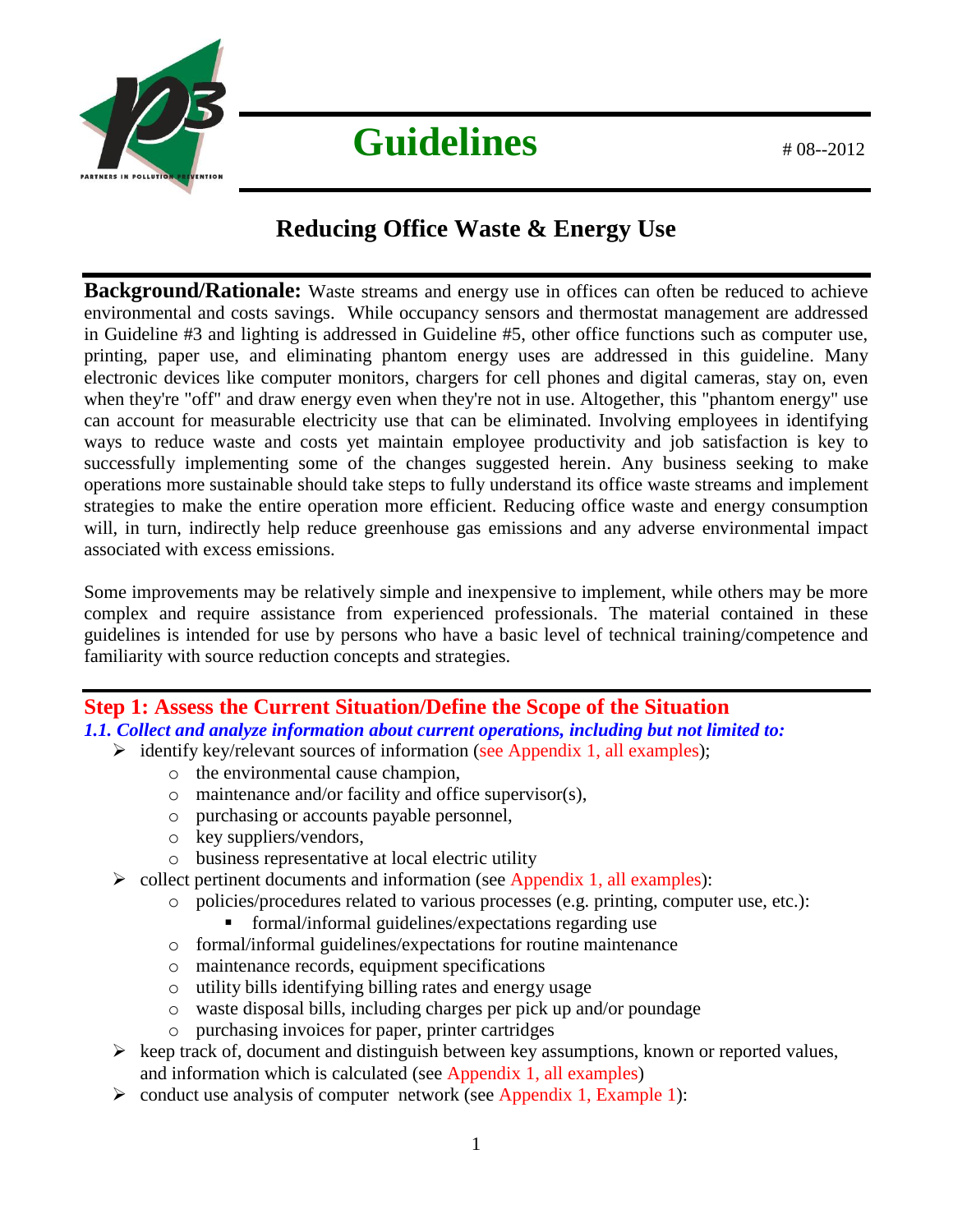- o identify location/design of equipment: count and describe each computer/printer
	- develop map/diagram or clearly describe network being analyzed so that everyone involved understands the scope and details of what is being analyzed
	- **narkt** may require expert consultation for some aspects (Information Technology staff)
- o identify hours of operation
	- identify routine and special/seasonal uses through interviews, direct observation
	- identify current and optimal operating hours taking into account employee productivity and data integrity/security
	- identify unnecessary hours of operation by direct observation or interviews with key personnel
- o calculate amount/cost of electricity for entire facility and amount/cost associated with computer/printer use to compare the impact on the overall energy use at the facility
	- verify utility rate per kWh from evaluation of the electric bills
	- calculate cost based on estimate of annual hours of operation
- $\triangleright$  conduct analysis of printing/copying functions (see Appendix 1, Examples 1-2)
- $\triangleright$  calculate life cycle impact on greenhouse gas emissions from the energy consumed by the facility lighting (see Appendix 3 for examples)

*1.2. Conduct necessary research and calculations using the following useful material:*

The following references are used to help calculate energy waste and to identify potential strategies for improving efficiency of office operations:

- 1. EnergyStar's Computer Power Management Savings Calculator is available online at: [http://www.energystar.gov/index.cfm?c=power\\_mgt.pr\\_power\\_mgt\\_users](http://www.energystar.gov/index.cfm?c=power_mgt.pr_power_mgt_users)
- 2. The U.S. Department of Energy, Office of Energy Efficiency & Renewable Energy's Federal Energy Management Program resources and calculators for energy efficient products available online at: [http://www1.eere.energy.gov/femp/technologies/eep\\_eccalculators.html](http://www1.eere.energy.gov/femp/technologies/eep_eccalculators.html)
- 3. Environmental Defense Fund Paper Calculator found online at: [http://www.papercalculator.org](http://www.papercalculator.org/)

The following references are used to calculate life cycle impact on greenhouse gas emissions:

- 1. U.S. EPA' Pollution Prevention (P2) Greenhouse Gas (GHG) Calculator, available online through the National Pollution Prevention Roundtable at: [http://www.p2.org/category/general](http://www.p2.org/category/general-resources/p2-data-calculators/)[resources/p2-data-calculators/](http://www.p2.org/category/general-resources/p2-data-calculators/)
- 2. U.S. EPA, Clean Energy. "eGRID 2007 Version 1.1." February 2009. Dowloadable ZIP file: eGRID20071\_1year05\_aggregation.xls, tab NRL05 and US05 available online at: <http://www.epa.gov/cleanenergy/energy-resources/egrid/index.html#download>
- 3. US EPA, Downloadable Document: "Unit Conversions, Emissions Factors, and Other Reference Data, 2004." Table I, Page 1 available online at: <http://www.epa.gov/climatechange/emissions/downloads/emissionsfactorsbrochure2004.pdf>
- 4. US EPA Waste Reduction Model (WARM) available online at: [http://www.epa.gov/climatechange/waste/calculators/Warm\\_Form.html](http://www.epa.gov/climatechange/waste/calculators/Warm_Form.html)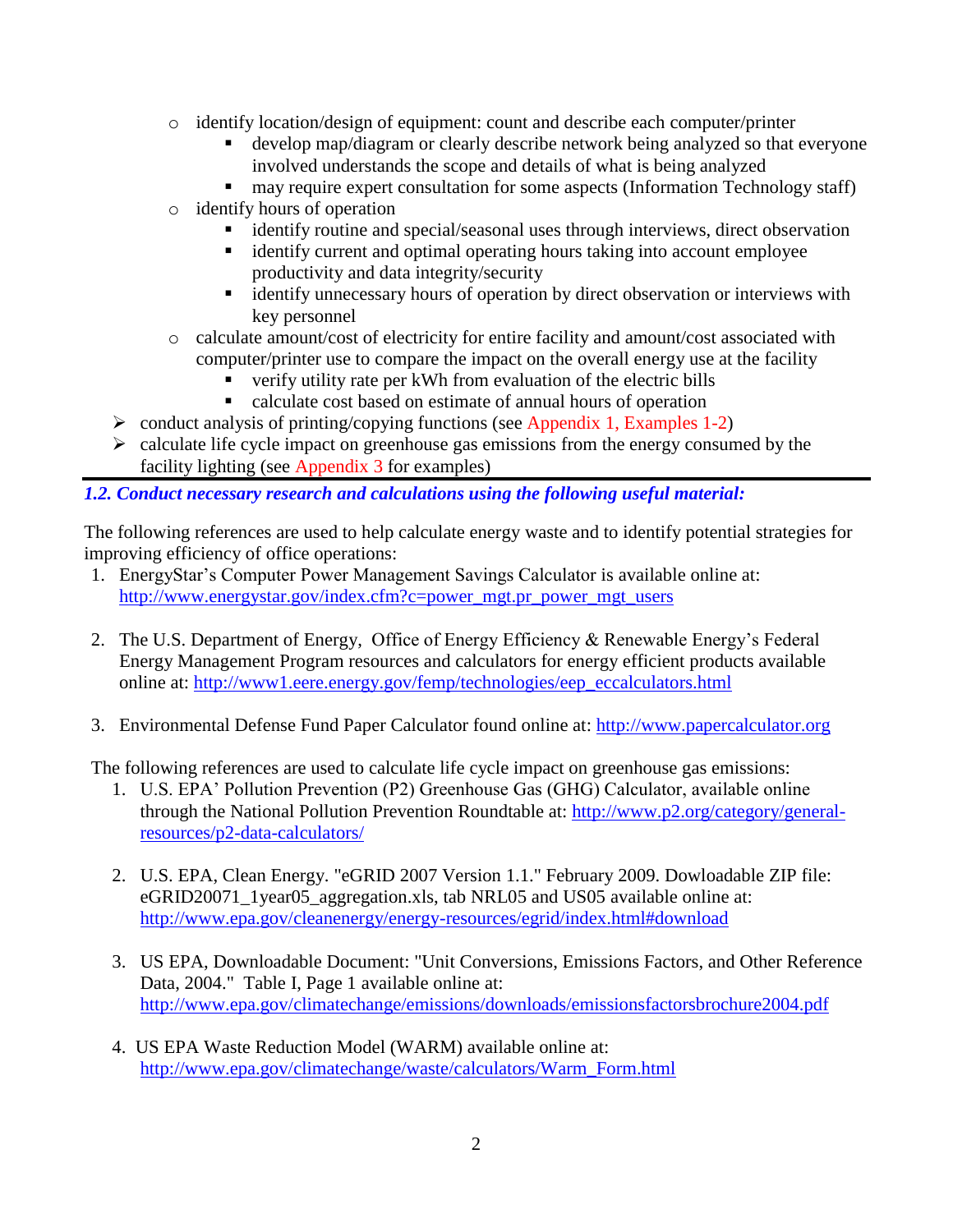# **Step 2: Identify Feasible P2 Opportunities**

# *2.1. In general:*

- $\triangleright$  research a full range of possible operational improvements/modifications/suggestions relevant for the situation at hand (several commonly applicable suggestions are listed below)
- $\triangleright$  be specific about the "unit" for application, i.e. which operations to modify
- $\triangleright$  keep track of, document and distinguish between key assumptions, known or reported values, and information which is calculated (see examples throughout appendices)
- $\triangleright$  include a thorough cost analysis: use a chart to compare current to proposed costs and calculate payback period if new equipment is recommended
- $\triangleright$  include relevant vendor information
- $\triangleright$  identify how to monitor/measure impact for each suggestion if implemented, e.g. install gauge or electric meter, compare bills, monitor use

#### *2.2. Selected strategies to consider, including techniques and calculations to perform:*

- $\triangleright$  conserve energy related to computer use (see Appendix 2, Examples 1a-1c):
	- o utilize sleep mode when equipment not in use
	- o reduce standby energy use with power strips
	- o use laptops instead of desktop model computers
- $\triangleright$  use environmentally sustainable printing/copying methods (see Appendix 2, Examples 2a-2c):
	- o print/copy double sided
	- o email documents
	- o use recycled content paper
- $\triangleright$  investigate other state of the art issues that may be of use in a specific office environment. These may include the use solid ink printers, refilling toner cartridges or mandating the routine use of fonts that take less ink. A large number of general Internet references are available for these technologies.
- $\triangleright$  calculate life cycle impact on greenhouse gas emissions compared to current processes
	- o see Appendix 3 for examples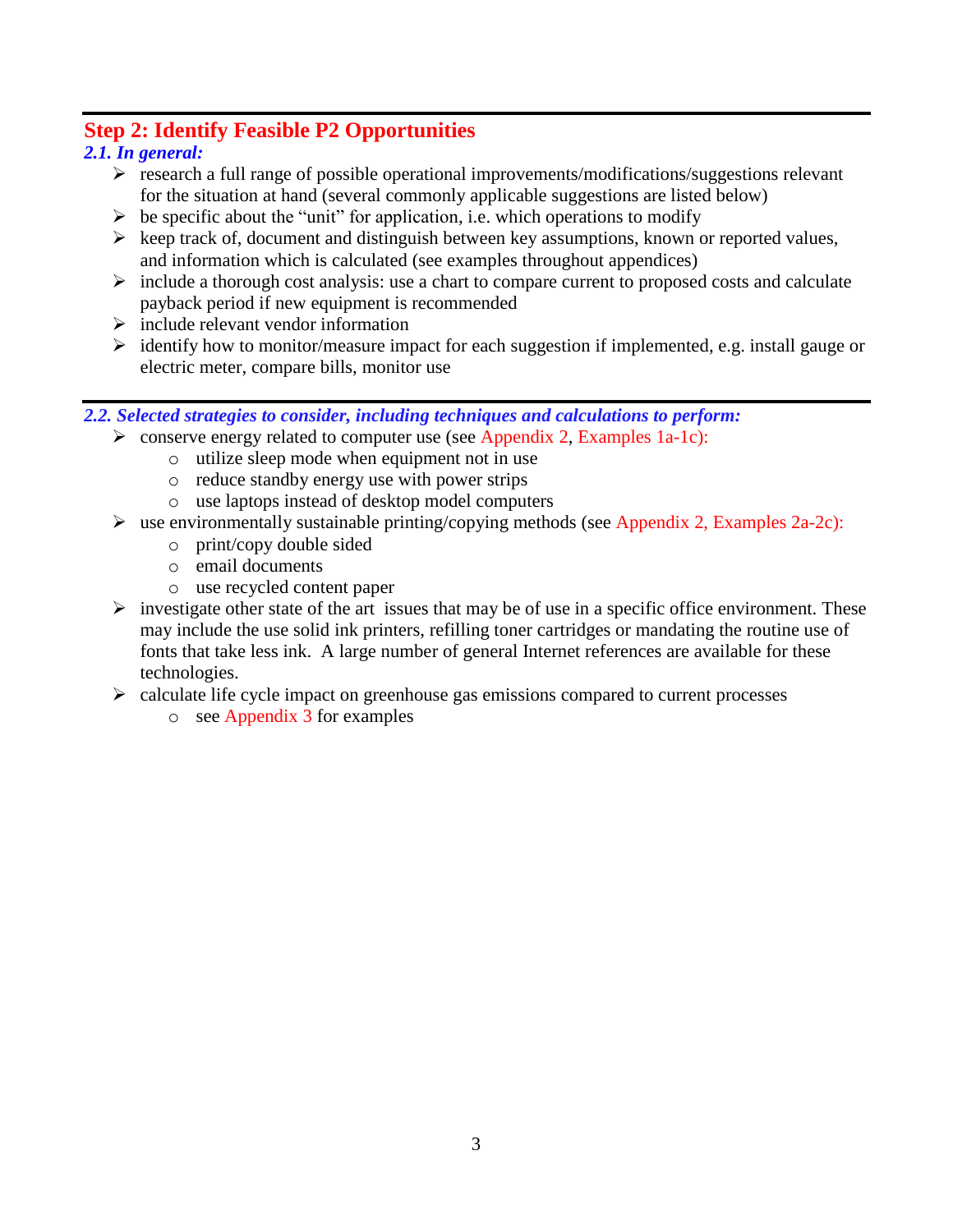# **Step 3: Identify Barriers to and Benefits of Implementation for Each Opportunity**

After analyzing office operations and identifying feasible opportunities for realizing savings, you will want to make as strong a business case as possible for making changes. Be proactive and identify key barriers to and benefits of implementing the opportunities you want to recommend. To help you do this, the P3 program offers the following information.

Based on experiences over the past 15 years, the P3 program has found that simple projects with thorough documentation and short pay back periods or projects with compelling cost and environmental savings have a high likelihood of being implemented. Companies are typically receptive to opportunities which reduce costs and increase productivity, safety and/or comfort for employees. Steps to reduce environmental impact often simultaneously have a positive impact on the health and safety of the working environment. For example, suggestions for shutting down computers/printers when not in use can often be implemented with little cost and inconvenience, especially if employees are involved in the planning.

On the other hand, suggestions which are high cost, with long payback periods, or which have complex implementation logistics, or are not adequately researched or quantified are typically not implemented. For example, suggestions for replacing all existing laser printers with costly solid ink models do not provide short payback periods.

Interestingly, some low cost, quick payback suggestions which involve changing employee behavior may not be implemented due to the common human tendency of resistance to change. For example, implementing a "paperless office" campaign may not be a strategic priority.

See Appendix 2 for examples of implemented P2 office suggestions from the Nebraska intern program. These are annotated to make it clear what information is needed to perform these calculations for a different facility and to explain why some suggestions were implemented and others were not.

# **Common Barriers:**

# **Beliefs & Attitudes**

- $\triangleright$  resistance to change—employees set in ways and enjoy convenience of leaving computers on throughout the workplace
- $\triangleright$  skepticism—employees skeptical about customer satisfaction with emailed bills
- $\triangleright$  other/higher strategic priorities—the company may have other issues it sees as more important to address in the short run
- $\triangleright$  misinformation or lack of understanding about the costs various processes (printing, computer use, etc.):
	- o that small fixes can yield measurable results
	- o how using unnecessary energy can affect the environment
- $\triangleright$  reluctance to embrace rapidly changing technology until the marketplace has stabilized. (need to just "change again")

#### **Costs and Investments**

- $\triangleright$  cost (time, effort and money) of implementing suggestions
	- o capital investment-"up-front costs"
	- o operating constraints: interrupting operations to implement changes
	- o time/costs of printer changes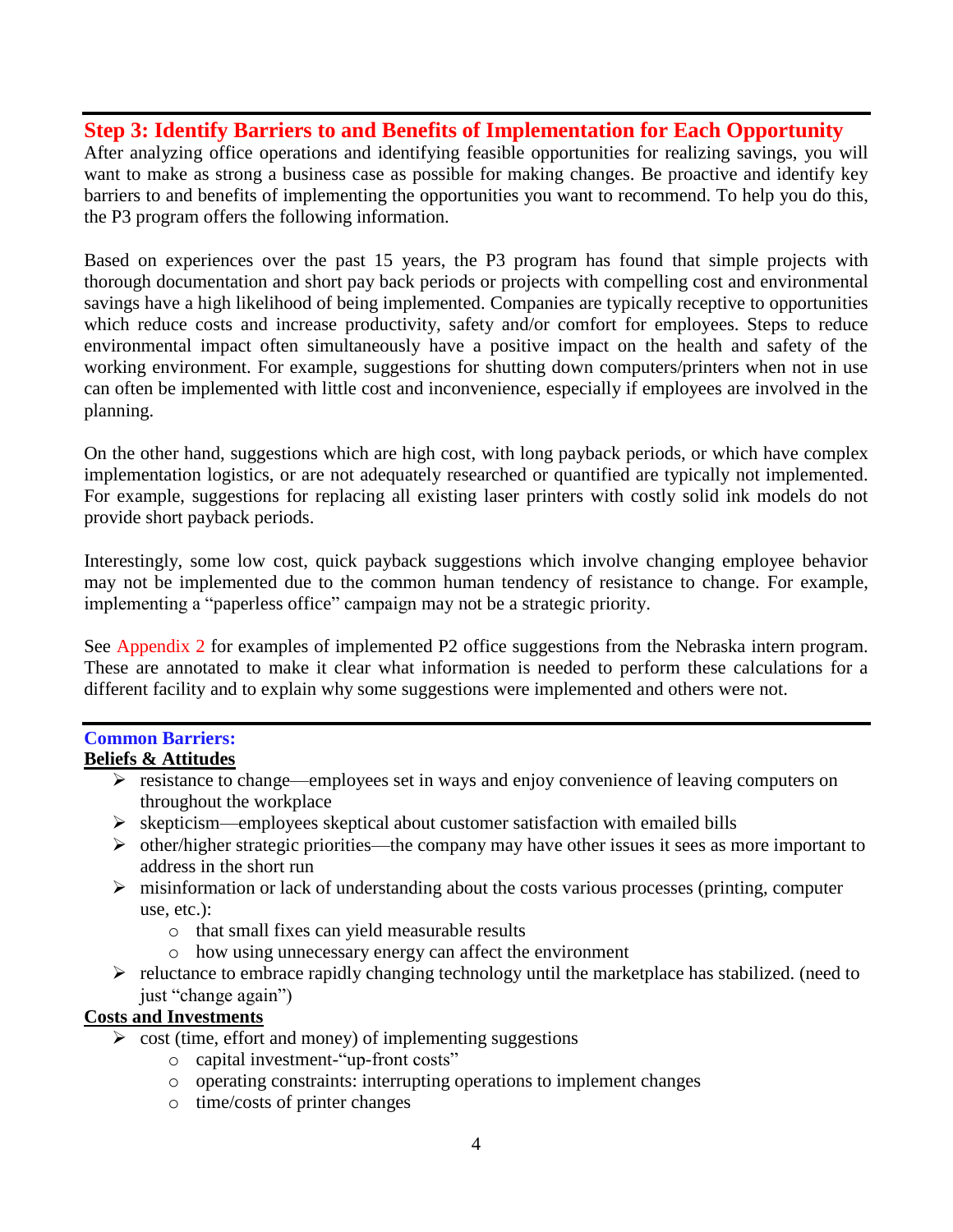- $\triangleright$  timeline for return on investment (ROI)—length of payback period
- $\triangleright$  perception of cheap and available energy, paper
- $\triangleright$  overall low cost of basic office operations relative to entire bottom line

#### **Technical Issues: What to Do and How**

- $\triangleright$  lack of knowledge/skills re: what needs to be done/how to implement strategies
	- o access to equipment/materials for needed changes
	- o access to technician for computer hookup modifications
- $\triangleright$  concern re: managing logistics and process changes, including down time

#### **Common Direct and Indirect Benefits:**

#### **Cost Savings**

- $\triangleright$  reduces costs and improves efficiency of operations by using fewer raw materials/less energy to accomplish same work/product
- $\triangleright$  increased productivity/satisfaction for employees
- $\triangleright$  reduces maintenance costs involved in replacing ink cartridges

#### **Environmental Impact**

- $\triangleright$  reduces impact of operational processes on the environment:
	- o reduces use of natural resources/raw materials
	- o reduces greenhouse gas emissions related to energy production
	- o conserves/preserves/provides clean environment/quality of life for future generations

#### **Education**

 $\triangleright$  educates employees and general public in efficiency and responsibility when information is posted about the change and why it was made

#### **Health and Safety**

 $\triangleright$  maintains safety and comfort of work environment for employees

#### **Company Image**

 $\triangleright$  demonstrates social responsibility and best management practices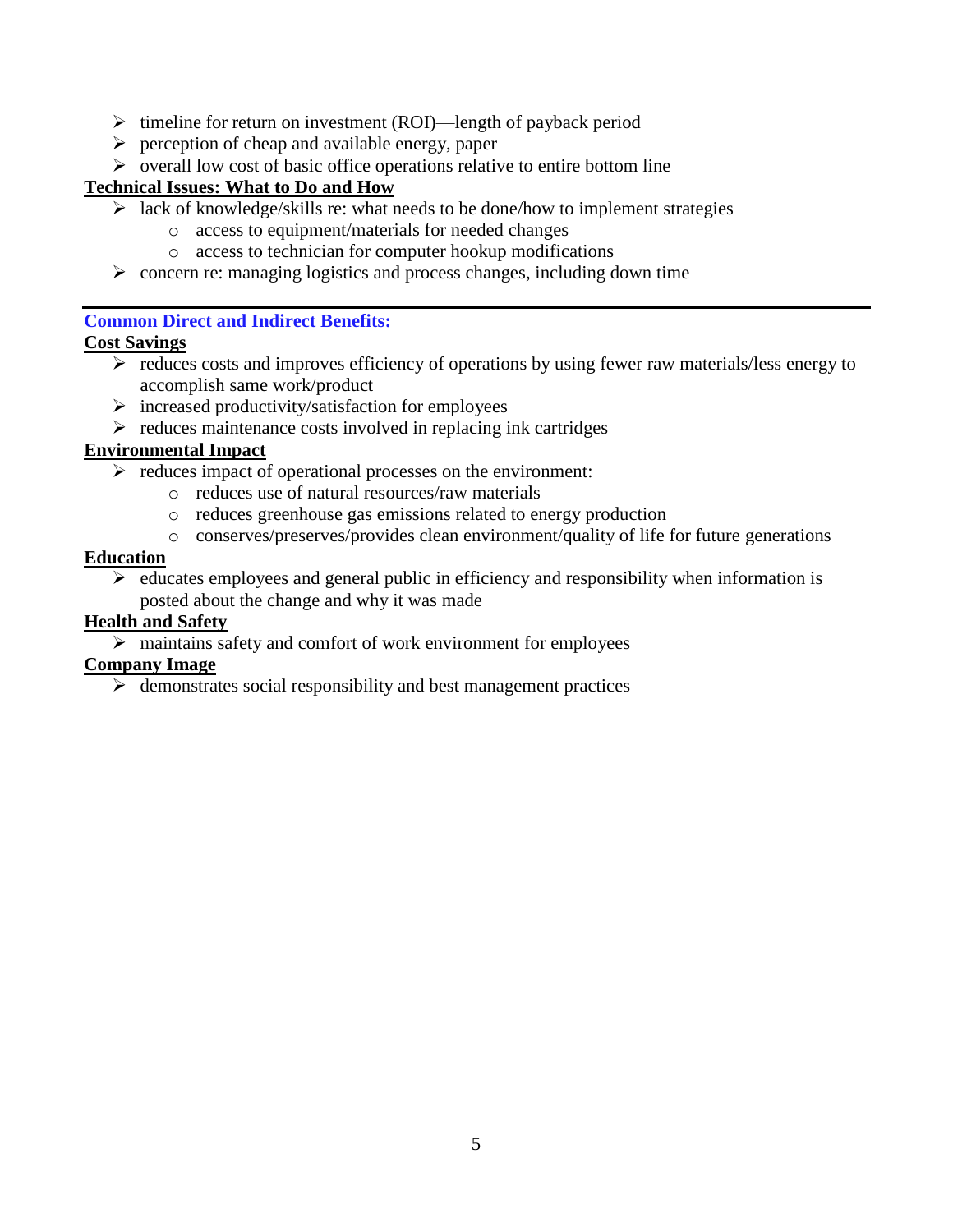# **Step 4: Make the Business Case for Change**

**4.1. Develop a written report** for submission to decision makers.

- $\triangleright$  include a thorough assessment of the system, with process descriptions, flow charts and lighting use/cost information.
- $\triangleright$  outline specific P2 Opportunities/Suggestions with the following information:
	- o recommended action
	- o brief summary of current operations
	- o cost of implementing recommendation
		- **include labor costs/savings in your economic analyses.**
	- o summary of benefits (acknowledge barriers but discuss how benefits outweigh):
		- potential cost savings (\$)
		- $\blacksquare$  air/electricity use/solid waste reduction(s)
		- $\blacksquare$  simple payback
		- **indirect benefits: safety, risk/liability reduction, GHG reductions, etc.**
- $\triangleright$  always identify how to monitor/measure impact for future analysis: e.g. install electric meter, monitor use on the plant floor
- $\triangleright$  incentives to change: conclude the report with a summary of the benefits to be realized from implementing the recommendations made. Stress environmental stewardship. Call for action!
	- o you may want to reference previous successes in similar businesses as a selling point
	- o see Appendix 2 for example projects implemented and their results

**4.2. Make an oral presentation** to summarize your findings and call to action:

- $\triangleright$  focus on pertinent details of system assessment and P2 opportunities
- $\triangleright$  make it interesting yet include sufficient technical detail to be convincing and make the business case for change— include a picture of the product/change in action
- $\triangleright$  develop a final "impact" slide with table of metrics—call for action/change
- $\triangleright$  allow time for question/answer period

**4.3. Advocate for change** based on metrics/facts and environmental ethic:

- $\triangleright$  use informal interactions to establish trust in your abilities and to build a foundation for change
- $\triangleright$  use written report and formal presentation to communicate your findings and provide the formal information/rationale for implementing recommendations
- $\triangleright$  emphasize sustainability (triple bottom line) and preserving resources for future generations
	- o energy conservation and the relationship to greenhouse gas emissions is particularly important for lighting changes
- $\triangleright$  use examples of implemented suggestions from past projects (see Appendix 2)

## **4.4. Report potential Greenhouse Gas (GHG) emission reductions** as an important indirect benefit:

- $\triangleright$  include in written report and oral presentation
- $\triangleright$  include explanation of why GHG emissions are relevant/of concern to all businesses
- $\geq$  calculate potential carbon dioxide equivalent (CO2e) emission reductions for each recommendation
- $\triangleright$  include an appendix in written report documenting calculations (see Appendix 3 for details and example calculations for lighting situations)
- $\triangleright$  see Appendix 4 for additional tips for making the business case for change.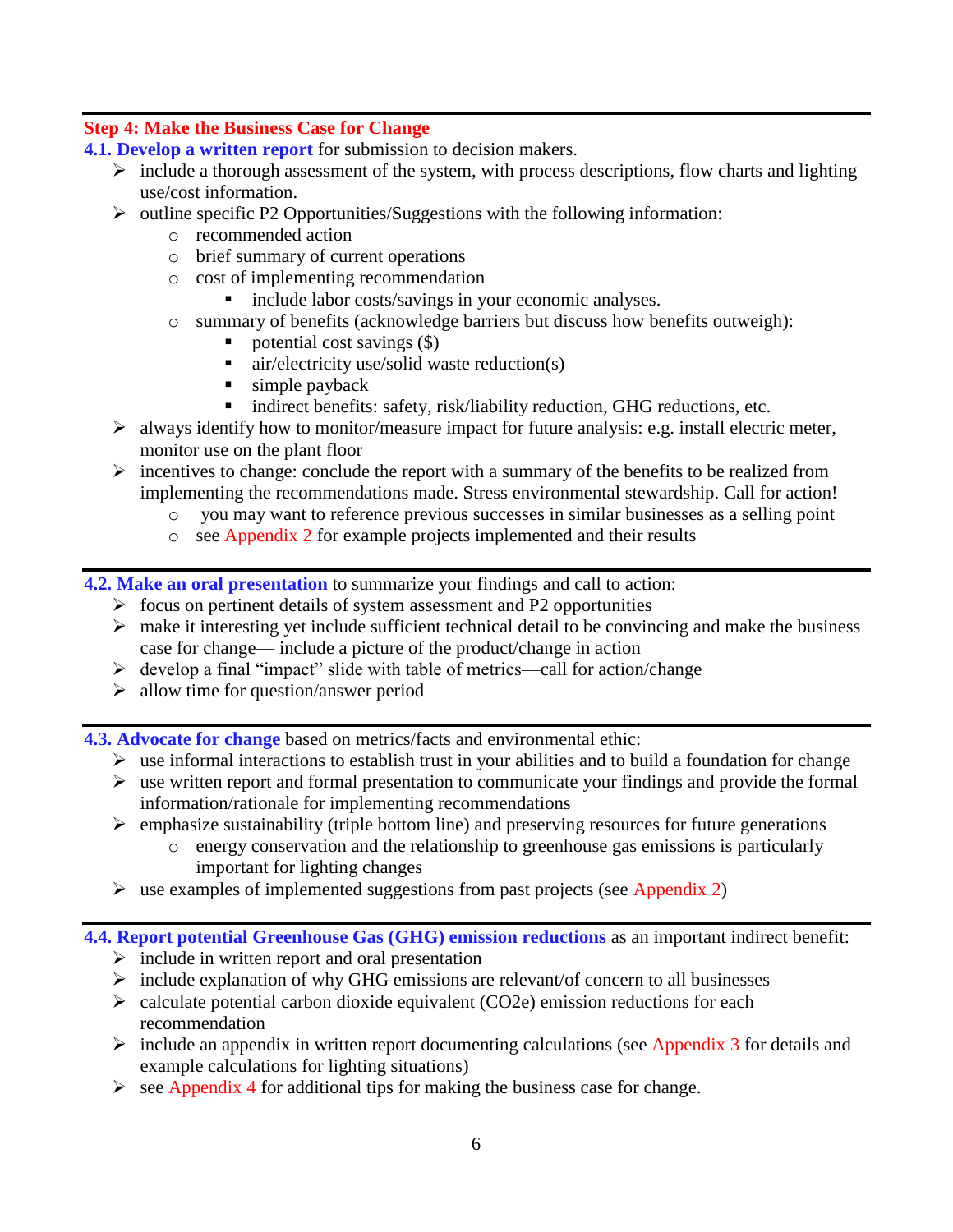# **Appendix 1 Example Assessments of Office Waste & Energy Use**

*Note: Several examples of office waste and energy use assessments are included below. Each of these addresses one or more of the steps needed to accomplish a thorough assessment. In these examples, we have attempted to clarify for the reader what information is known or reported, what is logically assumed, and what has been calculated. This is embodied within the narrative for easy reference. In an actual report, these details would likely be in attached appendices so as not to interrupt the flow of the report.*

**Example #1: Assessment of Energy Use for Office Computer/Monitor Use** (adapted from report by Ashley Baltes, 2008-09)

A large Internet-based service company in Nebraska uses a significant number of computers in its operations. Management has shown a commitment to pollution prevention (P2) by recycling paper, plastic, aluminum, wood pallets, and cardboard, forming an environmental committee, and creating a nearly paperless network. This waste assessment was conducted as a natural extension of that commitment.

According to the facilities manager, all employees use computers for normal business operations, accounting for approximately 2000 total monitors. Each monitor uses an average of 70 watts of electricity, according to EnergyStar's Computer Power Management Savings Calculator (available online). While the company operates 24 hours/day, 365 days/year, each monitor sits unused for approximately eight hours a day. Analysis of the utility bills identified that the cost of electricity at the facility is \$0.0421/kWh. The total kWh used by the 2000 monitors per year and the cost of that use is shown below:

2000 monitors X 70 W X 24 hrs X 365 days X 1kW per 1000 W = 1,226,400 kWh

1,226,400 kWh X  $$0.0421$  per kWh =  $$51,600/year$ 

Assuming that one third of that energy consumption and cost is unnecessary waste, as the monitors are unused eight out of each 24 hours, the kWh and cost wasted are 408,000kWh or \$17,200/year.

To verify this data a data logging electricity meter, such as the Watts Up PRO can be plugged into the wall socket and the computer system into it to record the energy usage over time. This WattsUp Pro Monitor provides the cumulative watt hours used by the machine. Simple calculations are needed to estimate energy usage based on extrapolating results from this data logger. (Note to Reader: Examples of these calculations can be found in Guideline #3 on Occupancy Sensors)

**Example #2: Detailed Quantification of Office Paper Use** (adapted from reports by Ashley Baltes, 2008-09 and Patrick Stanley, 2009)

The P3 intern conducted a thorough waste assessment for the office operations, including documenting details and conducting an analysis of current practices and wastes, and making recommendations for pollution prevention. Staff who work in the office understand the desire to reduce wastes and save energy and are very responsible at turning off lights and computers when not in use.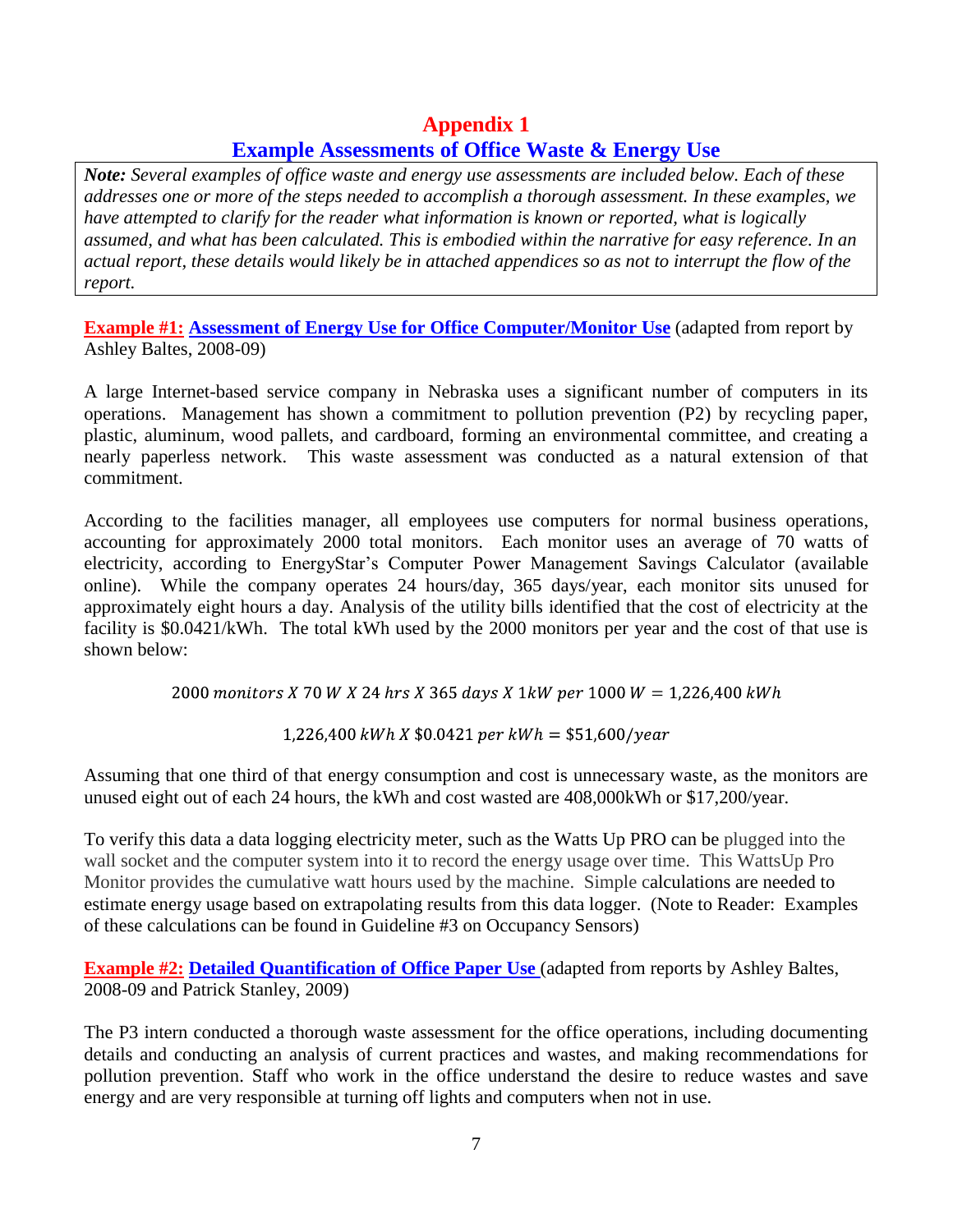Based on a review of invoices and bills, it appears that the organization sends 132 tons of waste to the landfill each year resulting in \$10,000 in disposal costs (about \$75 per ton). Table 2a below summarizes several waste streams out of the total which could easily be diverted from the landfill, the quantity generated, and the current disposal method. From this analysis it was determined that the greatest quantity of waste is paper products.

| <b>Material</b>        | <b>QTY</b> | <b>Units</b> | <b>Disposal Method</b>        |
|------------------------|------------|--------------|-------------------------------|
| <b>Office Paper</b>    | 27,000     | lbs/year     | Shredded                      |
|                        | 25,600     | lbs/year     | <b>Landfilled or Recycled</b> |
| Newspaper              | 1,300      | lbs/year     | <b>Landfilled or Recycled</b> |
| <b>Magazines</b>       | 240        | lbs/year     | Landfilled or Recycled        |
| Cardboard              | 20,000     | lbs/year     | <b>Landfilled or Recycled</b> |
| <b>Plastic Bottles</b> | 1,200      | lbs/year     | Landfilled                    |
| <b>Aluminum Cans</b>   | 300        | lbs/year     | <b>Recycled by Staff</b>      |
| <b>Tin Cans</b>        | 600        | lbs/year     | Landfilled                    |
|                        |            |              |                               |

#### *Table 1. Summary of Waste Streams\**

\*Estimation methods for Office Paper in Table 1 are detailed in Table 2

Additional analysis was conducted to fully understand the paper use and waste in the office. Purchasing records were used to determine weight of office paper used. Due to the nature of the business it is assumed that all paper was used (and disposed of) in-house and that no paper left the premises, so that the amount of paper purchased equals the amount disposed of at the facility. Table 2 below details the calculations to estimate the office paper use (of approximately 52,600 lbs/yr total).

#### *Table 2. Detailed Paper Use Estimations*

| <b>Paper Type</b>    | Cases/Reams<br>per Year | <b>Quantity per</b><br>Case/Ream | <b>Total Count</b> | per Sheet (lb) | <b>Estimated Weight Total Weight per</b><br>Year (lbs) |
|----------------------|-------------------------|----------------------------------|--------------------|----------------|--------------------------------------------------------|
| $14(7/8) \times 11$  | 63                      | 2,500                            | 157,500            | 0.011          | 1,733                                                  |
| $8.5 \times 11$      | 6,473                   | 500                              | 3,236,500          | 0.010          | 32,365                                                 |
| <b>Printer Paper</b> |                         | 2,500                            | 5,000              | 0.010          | 50                                                     |
| 3 hole punched       | 2                       | 2,500                            | 5,000              | 0.010          | 50                                                     |
| 5 hole punched       | 735                     | 2,500                            | 1,837,500          | 0.010          | 18,375                                                 |
| Total                |                         |                                  |                    |                | 52,573                                                 |

Based on the landfill fee of \$75/ton (including pick-up charges) as determined from the refuse bills, the cost to discard office paper is shown below:

- 27,000 lbs / year shredded and recycled
- $52,600 27,000 = 25,600$  lbs / year landfilled
- 25,600 lbs /2000 lbs per ton = 12.8 tons  $X $75 = $960$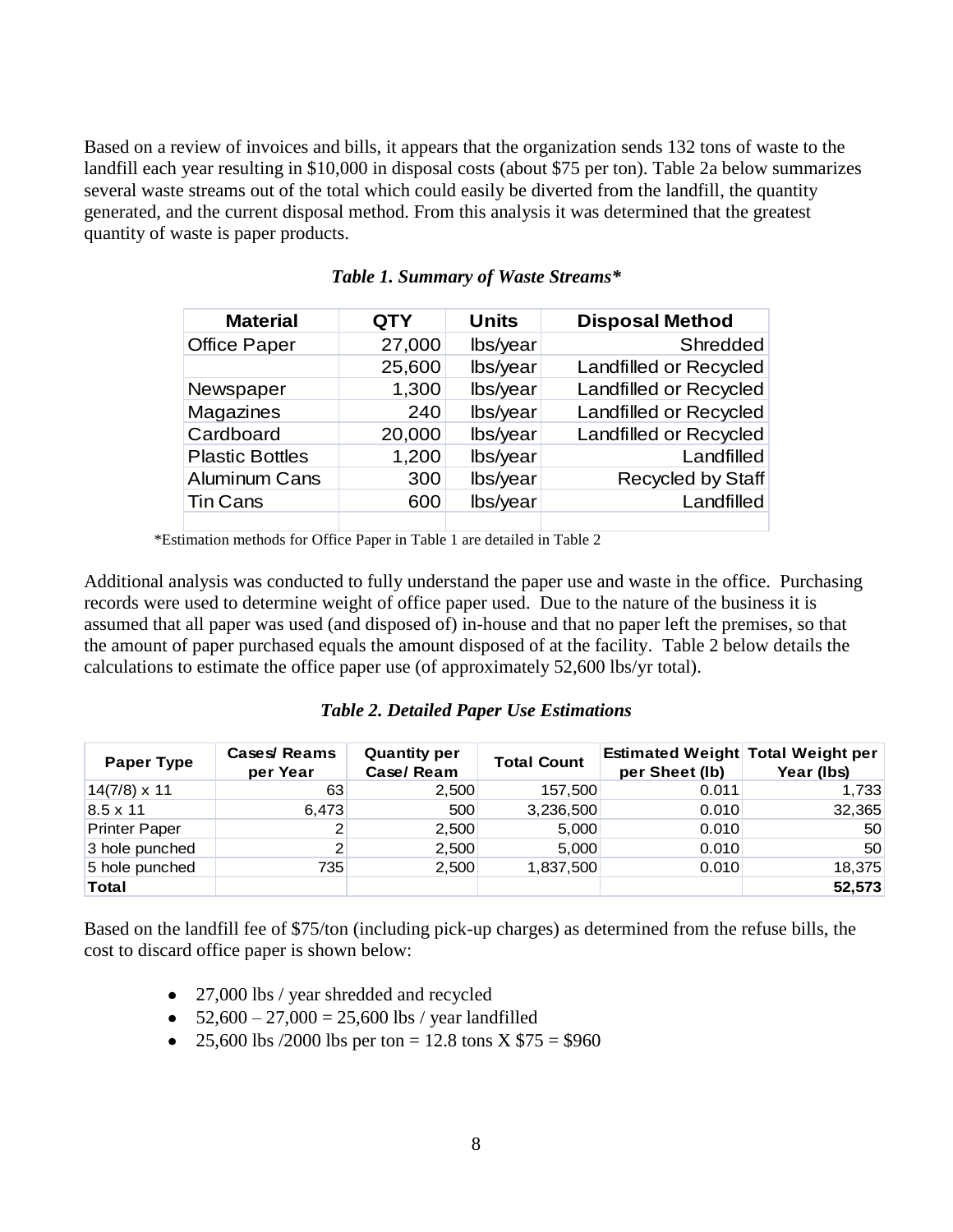# **Appendix 2**

# **Example P2 Opportunities for Reducing Office Waste & Energy Use**

*Note: Several examples of opportunities for reducing office waste and energy use are included below (see additional Guidelines # 003 Occupancy/Light Sensors & Timers and #005 Lighting). Each of the examples below addresses a different way to improve practices and achieve direct and/or indirect savings and each uses different techniques for encouraging implementation. In these examples, calculations are embodied within the narrative for easy reference, although in an actual report, these would likely be in appendices at the end so as not to interrupt the flow of the report.*

**Area #1: Conserve Energy Related to Computer Use**

**Example #1a: Set computer monitors to sleep mode when not in use** (adapted from report by Ashley Baltes, 2008-09)

All employees use computers for normal business operations. There are 2000 monitors in use 16 hours each day. Putting these monitors into sleep mode or turning them off for the remaining eight hours each day will reduce the amount of electricity consumed **408,800 kWh/year** and will result in a savings of **\$17,200/year**. Details of these calculations are shown below.

#### **Calculations for Electricity Savings for Computer Monitors**

**Known Values:** --2000 total monitors --each monitor used approximately 16 hours/day --office operates 365 days/year --electricity costs \$0.0421/kWh according to billing invoices **Assumptions:** --average electricity consumption is 70 watts per monitor --all 2000 monitors can be put in sleep mode approximately eight hours per day **Calculations:** 2000 monitors X 70 W X 8 hrs X 365 days X 1kW per 1000  $W = 408,800$  kWh

408,800 kWh X  $$0.0421$  per kWh = \$17,200/year

#### **Implementation Status: Implemented** (adapted from reassessment report by James Dalton, 2010)

This opportunity was implemented by a program that automatically puts the monitors to sleep when not in use for even a brief period of time. Savings were calculated based on numbers/types of computers, monitors and laptops, as well as their average weekly use, as estimated by the facilities manager. Using EnergyStar's Computer Power Management Savings Calculator, it was determined that, based on 2,000 desktop computers, 350 laptops, and 4,600 LCD monitors (all EnergyStar-qualified), **\$91,993/year is saved in electricity costs** by implementing this computer power management software. This P2 measure **saved over 1.3 million kWh/year**, which **reduces greenhouse gas emissions by about 1,200 metric tons of CO<sup>2</sup> equivalents/year**. See **Appendix 3** GHG Calculations for details.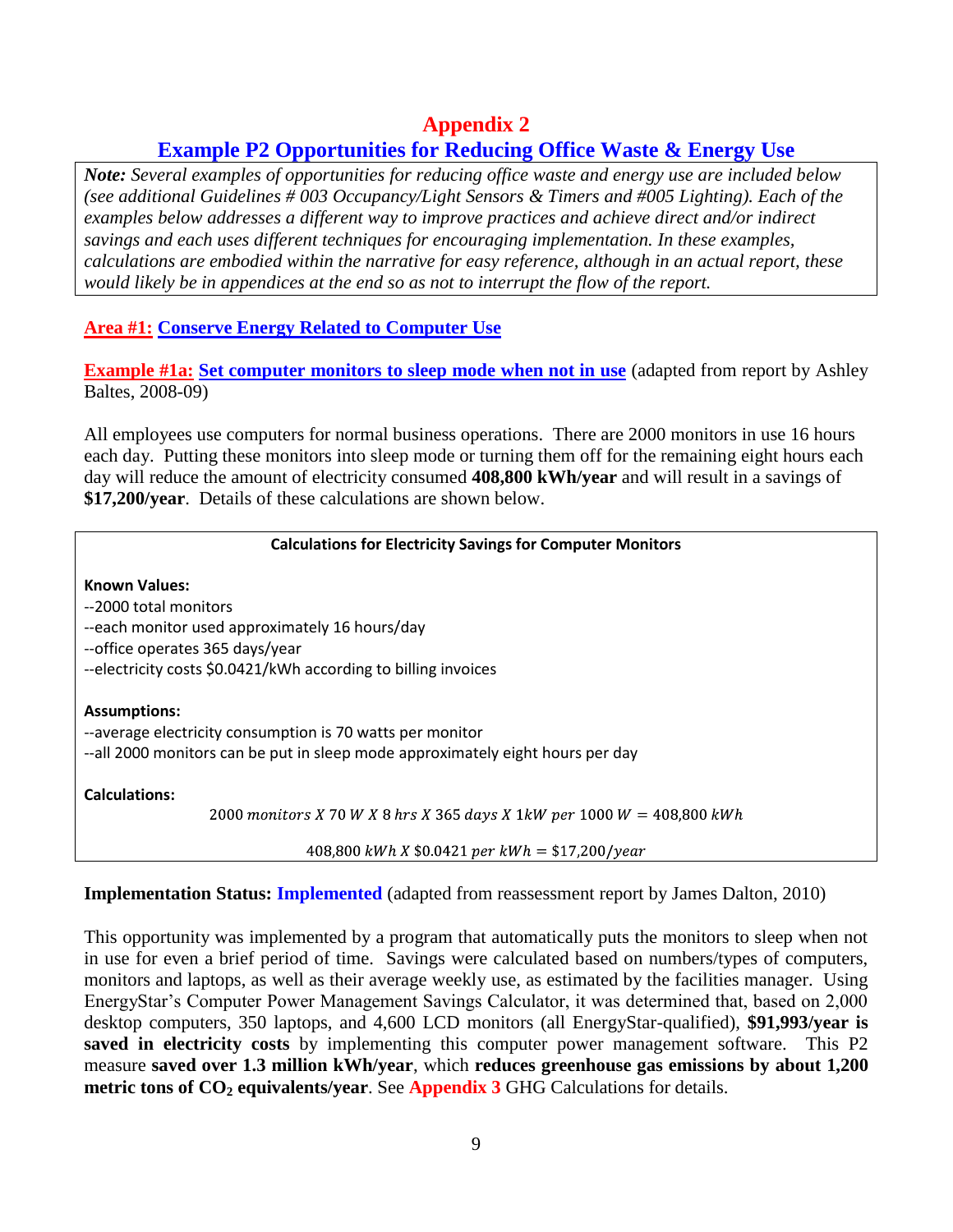**Key Benefits and Barriers:** Potential wasted energy and savings were well documented. Implementing the recommendation was straightforward, simple and a logical extension of the company's focus on environmental stewardship. The implementation cost was negligible and the payback period immediate. The facility will save on operating costs, energy consumption, and related environmental impact on an ongoing basis.

**Example #1b: Reduce "standby" or "phantom" energy use** (adapted from report by Eric Farrow, 2009)

Computers and other electronic equipment use energy even when they are turned off or put on standby. Whenever possible, computers and related devices should be plugged into a power strip that do not draw power for "standby" energy use, and turned off when the equipment is not in use. For the estimated 100 office computers currently used at the facility, shutting down the computers overnight using power strips to avoid standby energy use could potentially **save 55,000 kWh and \$3000 per year, preventing around 49 metric tons of carbon dioxide equivalents per year**. See calculation details below.

| <b>Calculations for Reducing Standby Energy Use</b>                                                                                                                                          |  |  |  |  |  |  |
|----------------------------------------------------------------------------------------------------------------------------------------------------------------------------------------------|--|--|--|--|--|--|
| <b>Known Values:</b>                                                                                                                                                                         |  |  |  |  |  |  |
| --100 office computers                                                                                                                                                                       |  |  |  |  |  |  |
| --150 Watts each (measured using energy data-logging meter)                                                                                                                                  |  |  |  |  |  |  |
| -- kWh cost: \$0.054 per billing invoices                                                                                                                                                    |  |  |  |  |  |  |
| <b>Assumptions:</b><br>--plugging computers into power strip would save 100% of standby energy used otherwise<br>--all computers may be powered down completely overnight (8 p.m. to 6 a.m.) |  |  |  |  |  |  |
| <b>Calculations:</b>                                                                                                                                                                         |  |  |  |  |  |  |
| Cost per computer per day:                                                                                                                                                                   |  |  |  |  |  |  |
| $$0.054$ 10 hrs<br>150W<br>1kW<br>\$0.081                                                                                                                                                    |  |  |  |  |  |  |
| 1000W<br>$computer \times day$<br>kWh<br>day<br>computer                                                                                                                                     |  |  |  |  |  |  |
|                                                                                                                                                                                              |  |  |  |  |  |  |
| Cost and energy use per 100 computers:                                                                                                                                                       |  |  |  |  |  |  |
| $10\, hrs$<br>150W<br>$1 \; kW$<br>365 days<br>$= 55,000 \, kWh/yr$<br>100 computers<br>$1000\,W$<br>day<br>computer<br>vear                                                                 |  |  |  |  |  |  |
| \$0.081<br>$=$ \$8.10/day<br>100 computers<br>$computer \times day$                                                                                                                          |  |  |  |  |  |  |
| $365 \, days$<br>\$8.10<br>$=$ \$3000/yr<br>day<br>year                                                                                                                                      |  |  |  |  |  |  |

**Implementation Status: Implementation being investigated (**adapted from report by Allyson Lamb, 2011)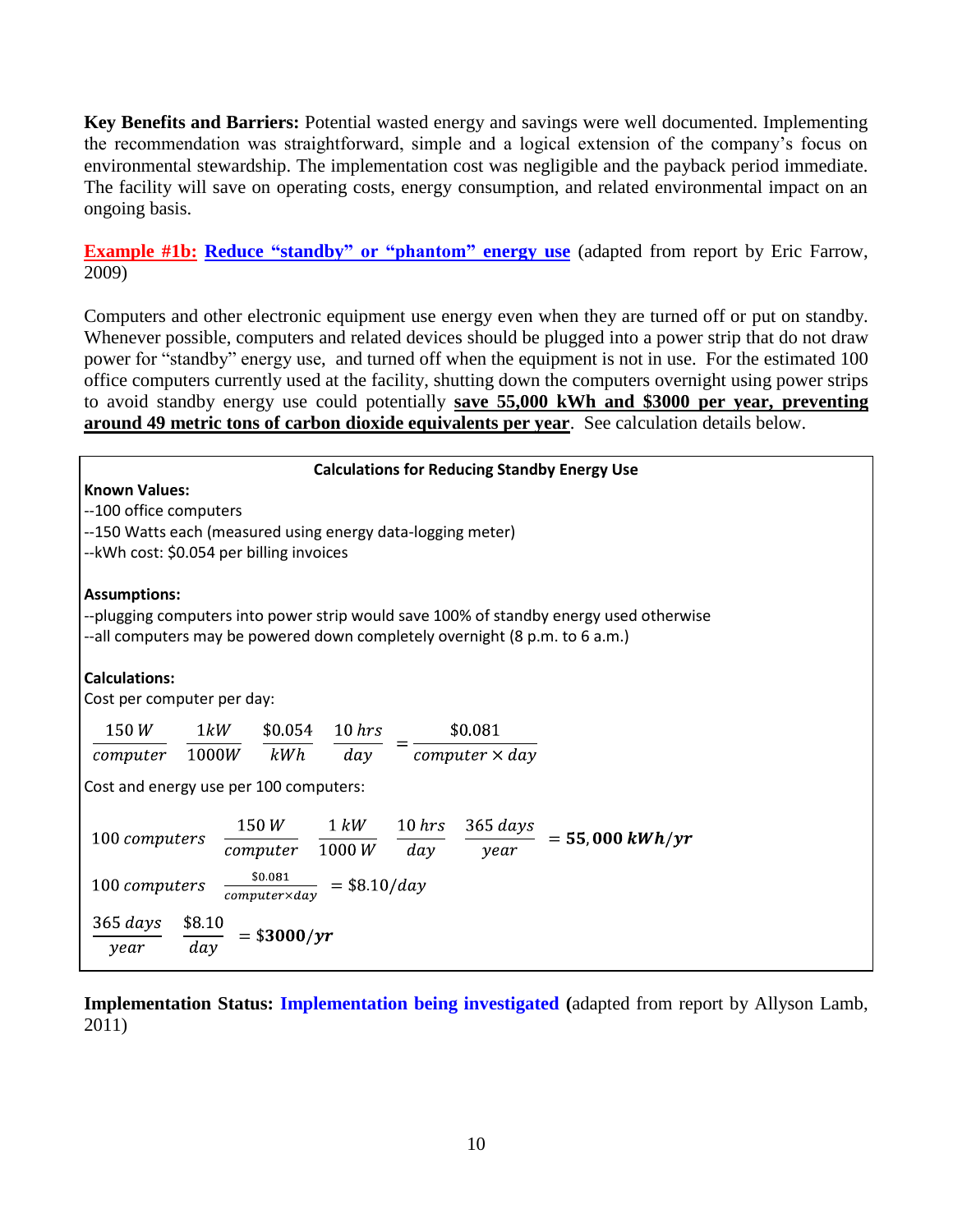Many members of the management team were not aware of the recommendation or of the potential benefits to be realized from changing procedures to avoid use of standby energy. The hope is to implement this suggestion in the near future.

**Key Benefits and Barriers:** As occurs many times, the original report/set of recommendations was not widely distributed in the organization. The follow-up visit for reassessment provided an opportunity to educate staff and reinforce the potential of implementing some of the recommendations overlooked following the initial assistance.

**Example #1c:** Use **laptop computers instead of desktop models** (adapted from report by Patrick Stanley, 2009)

The organization uses primarily desktop models to meet its computing needs. Based on estimates done by the United States Department of Energy, desktop computers use on average 120 W when active and 30 W when on standby or sleep mode. In comparison to desktops, laptop systems use 50 W when active and 5 W when in sleep mode. There are roughly 1000 computers used 12 hrs/day about 300 days a year, according to the Area Director of Information Technology. Based on the cost of electricity at the facility of \$0.0329/kWh, it costs approximately \$ 19,300/year to power the computers. If all computers could be switched to laptop systems it would save over \$12,000/year and 380,000 kWh/year (calculations are shown below). Depending on model and specifications, laptops can cost the same or even less than desktop units.

#### **Calculations for Computer Electricity Use and Cost**

**Known Values:**  --1000 computers used --used 12 hrs/day, 300 days/year --on standby 12 hrs/day,300 days/year and 24 hrs/day, 65 days/yr --electricity costs \$0.0329/kWh according to billing invoices **Assumptions:** --desktop computers use 120 W active; 30 W standby (U.S. Dept. Energy) --laptop computers use 50 W active; 5 W standby **Calculations:** Current Use (Desktop models): 1000 computers x 120 Watts x  $12 \frac{hours}{day}$  x  $300 \frac{days}{yr}$  x  $\frac{1kW}{1000Watts}$  = 432,000 kWh/yr = 108,000 kWh/yr 46,800 kWh/yr *Total kWh/yr = 432,000 + 108,000 + 46,800 = 586,800 kWh/Yr* Cost: 586,800 $\frac{kWh}{yr} X \frac{\$0.0329}{kWh} = \$19,300$ Proposed Use (Laptop models): 1000 laptops x 50 Watts x  $12 \frac{hours}{day}$  x  $300 \frac{days}{yr}$  x  $\frac{1kW}{1000Watts}$  = 180,000 kWh/yr 1000 laptops X 5 Watts X 12  $\frac{12}{day}$  X 300  $\frac{days}{yr}$  X  $\frac{1kW}{1000Watts}$  = 18,000 kWh/yr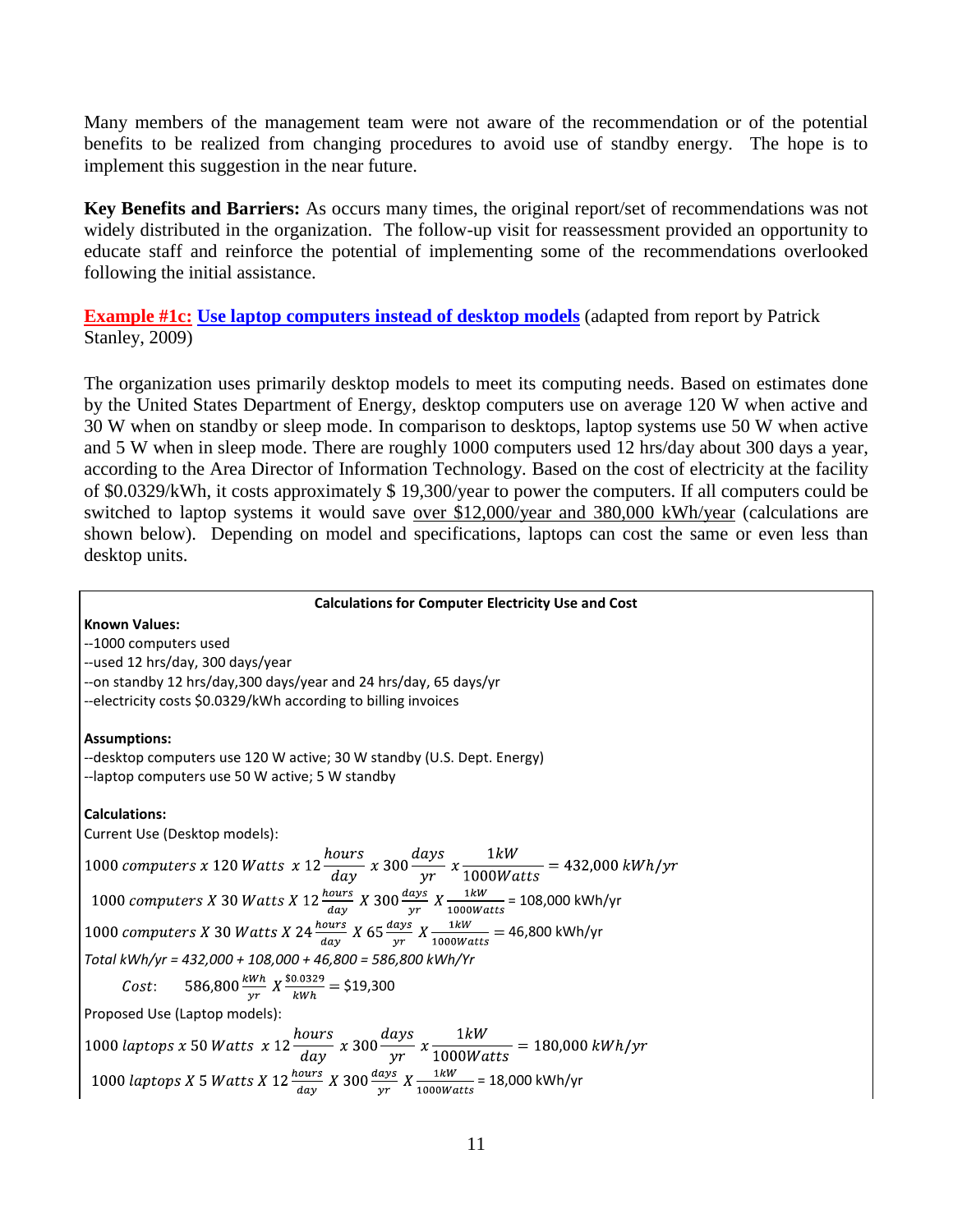1000 laptops X 5 Watts X 24  $\frac{hours}{day}$  X 65  $\frac{days}{yr}$  X  $\frac{1kW}{1000Watts}$  = 7,800 kWh/yr *Total kWh/yr = 180,000 + 18,000 + 7,800 = 205,800 kWh/Yr* 205,800 $\frac{kWh}{vr}$   $X \frac{\$0.0329}{kWh} = \$6,770$  $Cost:$ Savings: kWh: 586,800 – 205,800 = 381,000 kWh/yr 381,000 kWh/yr X \$.0.0329 = \$12,535

**Implementation Status: Not yet reassessed to determine impact.**

**Area #2: Use environmentally sustainable printing/copying methods by reducing paper and other solid waste:**

**Example #2a: Default to double sided printing and copying** (adapted from report by Ashley Baltes, 2008-09)

While office employees indicated that double-sided printing and copying is sometimes used, it is recommended that the printers and copiers be set to default to double-sided printing to ensure that it is used more routinely. Defaulting to double-sided printing will reduce the amount of money spent on purchasing paper as well as reduce the amount of paper in the waste stream. If it assumed that this small change will result in a 20% reduction in standard 8.5 x 11 paper use, it will save over **\$3,000 a year** in purchasing costs and remove over **6,000 pounds a year** from the waste stream (see calculations below).

#### **Double-Sided Printing Savings Calculations**

**Assumptions:** --6,473 reams of 8/5 X 11 paper purchased/year --purchase price \$2.50 for a ream (500 sheets) of paper --20% reduction in use with double-sided printing and copying **Calculations:** Cost Savings  $\frac{6,473 reams}{200} \times \frac{$2.50}{20\%} \times 20\%$ *year ream reams* **\$3,200 / year** Waste Stream Reduction  $\frac{6,473$  reams  $\times \frac{5}{2}$  pounds  $\times 20\%$ *ream pounds year*  $\frac{5}{\times}$   $\frac{5}{\times}$   $\frac{5}{\times}$   $\frac{20}{\times}$  = 6,400 lb / year

#### **Implementation Status: Not yet reassessed to determine status.**

NOTE: The reassessment of another very similar project (Kayleigh Peters, 2008, reassessed by James Dalton, 2010) assumed a 25% reduction in paper usage that could result in \$4,000/year in savings, as well as 6,250 lb/year of paper being diverted from the landfill. According to staff, this recommendation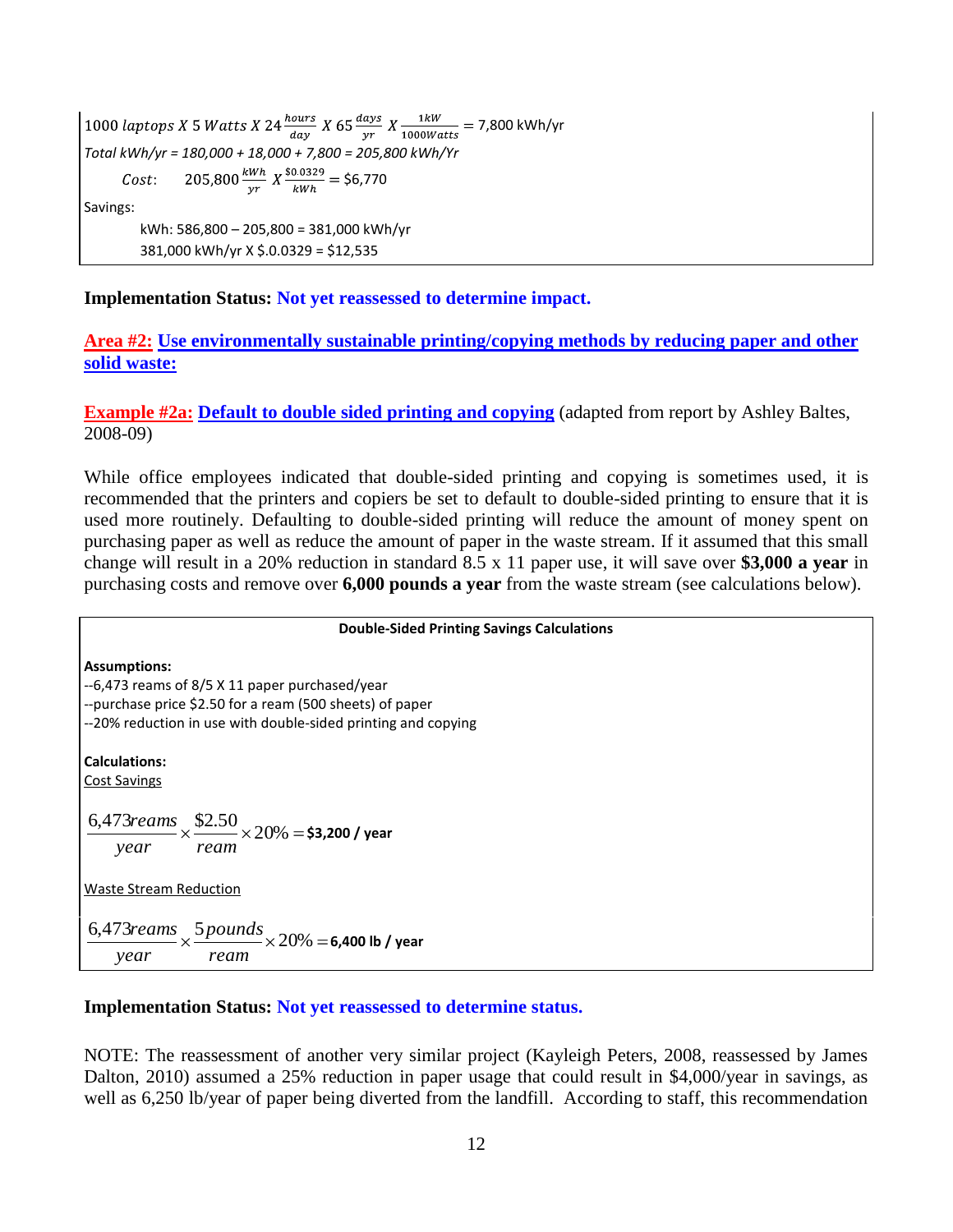was **Implemented** very quickly after the report was presented. By comparing 2008 to 2009 purchasing records, the organization reduced paper usage by 28%, diverting approximately 3,050 lbs of paper from the landfill with associated savings.

#### **Example #2b:** Use post-consumer office paper (adapted from report by Eric Farrow, 2009)

An easy first step an organization can take toward more sustainable paper use is selecting paper with high post-consumer recycled fiber content. These are fibers that have been recovered from paper products already "consumed" by an end user. Use of post-consumer fibers eases the burden on landfills, which are currently composed of almost 40 percent paper products and reduces the impact on the environment from the production of virgin paper products. Purchasing six tons of 30% post-consumer paper could indirectly **save 2 million Btu energy, and prevent 1,300 lbs of solid waste, 20,000 gallons of water use and over 2 MT CO2 equivalent greenhouse gas emissions per year** as compared to the production of the same amount of virgin paper products. Environmental impact estimates were made using the Environmental Defense Fund Paper Calculator found online at http://www.papercalculator.org Because switching to this alternative post-consumer copy paper costs more, it is recommended that the organization reduce its paper consumption to offset the costs.

Although not a true waste reduction strategy, the organization should also establish an active office paper recycling program. Such a program can increase staff awareness of environmental stewardship, reduce landfill burden, and provide a sustainable supply of post-consumer paper.

#### **Implementation Status: Implemented** (adapted from report by Allyson Lamb, 2011)

This recommendation has been implemented. The organization now uses 30% recycled paper. They have not offset their costs by purchasing less paper, so they have not seen a financial benefit of switching but the environmental savings noted above have been realized from reduced use of virgin paper.

**Key Benefits and Barriers:** Potential wasted energy and savings were well documented. Implementing the recommendation was straightforward and easily accomplished. The implementation cost was considered acceptable given the documented and ongoing environmental benefits.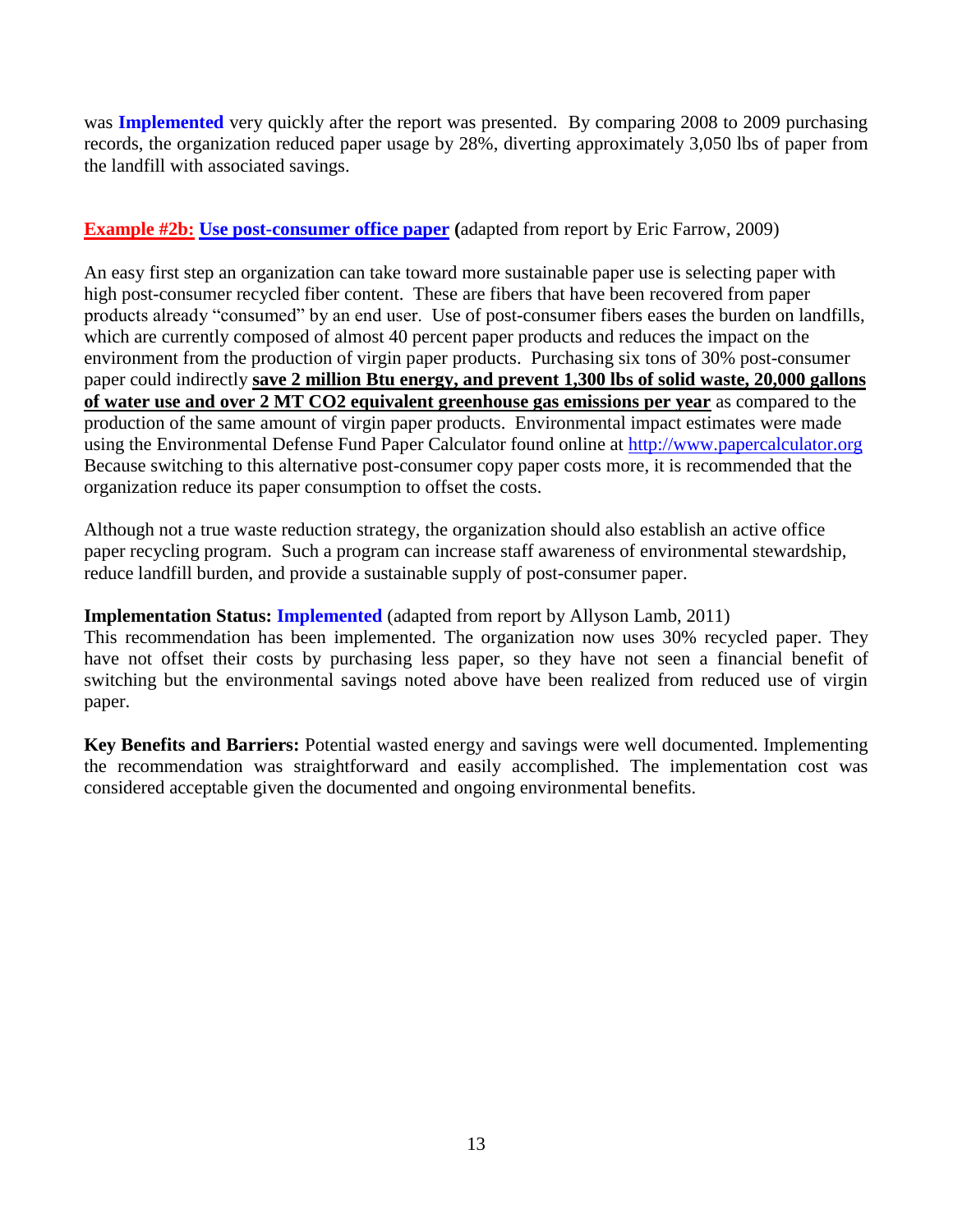# **Appendix 3 Greenhouse Gas Reductions Explanation and Calculations**

#### **Relevance of Greenhouse Gas Emission Estimates**

This issue is an increasingly important one for business decision makers as it relates to regulations, stakeholder interests and day-to-day business operations and energy use. There are several important dimensions of analysis for any pollution prevention opportunity. One is certainly direct environmental impact (e.g. reductions in solid or hazardous waste, water use, air pollution, or energy use). Another important dimension is cost. Yet another is the intangible (not quantifiable) impact, such as reduced liability, increased worker safety/satisfaction, or improved corporate image. A final important dimension is indirectly estimating the impact on greenhouse gas (GHG) emissions that can be achieved by implementing any given pollution prevention opportunity.

GHGs include a number of different gases such as carbon dioxide, methane, nitrous oxide, ozone, chlorofluorocarbons and water vapor. These gases contribute to the "greenhouse effect" in the Earth's atmosphere. While GHGs make the planet warm enough to be habitable, an excessive amount of these gases is believed to be building up in the atmosphere and causing the average global temperature to rise, leading to climate change and instability. A significant spike in GHG concentrations in the atmosphere has occurred since the industrial revolution, pointing to the man-made nature of this change. This is why a new emphasis, and discussion of possible regulations, has been placed on reducing GHG emissions in all parts of our society, including government, business and industry.

The most widely recognized unit for measuring GHG emissions is carbon dioxide equivalent (CO2e). Each of the GHGs has a different capacity to heat the earth's atmosphere, called its global warming potential (GWP). Carbon dioxide (CO2) has a GWP of 1, so in order to standardize reporting, when GHG emissions are calculated, they are reported as equivalent to a given volume of CO2.

#### **Array of Calculation Tools**

Reductions in GHG emissions can be estimated using a variety of calculation tools and computer models. The direct environmental/cost benefits estimated or realized are used as quantified input for these calculations, therefore the resulting GHG emission reduction estimates are considered indirect benefits. Some commonly used tools are listed below:

--Nationally recognized conversion factors from the U.S. Department of Energy and the American Water Works Association: these are used to estimate GHG emissions for electricity, natural gas, and water use. For example, kilowatt-hours (kWh) of electricity used can be converted to GHG emissions using a factor of 1.404 pounds CO2 e per kWh.

--EPA's WAste Reduction Model (WARM): this tool is used to determine GHG emissions related to solid waste. This online calculator uses a life-cycle approach to determine the change in GHG emissions caused by alternative end-of-life waste management decisions or disposal methods for a number of different kinds of wastes. For example, using the weight of a solid waste diverted from a landfill and recycled, an approximate reduction in GHG can be calculated. WARM is periodically updated and new material types are added by the EPA as new information from climate change research becomes available.

--Economic Input Output Life Cycle Assessment (EIO-LCA): this model used to estimate GHG reductions has been developed by researchers at Carnegie Mellon University. This model provides a useful approximation of GHG reductions through the full life-cycle production of a material or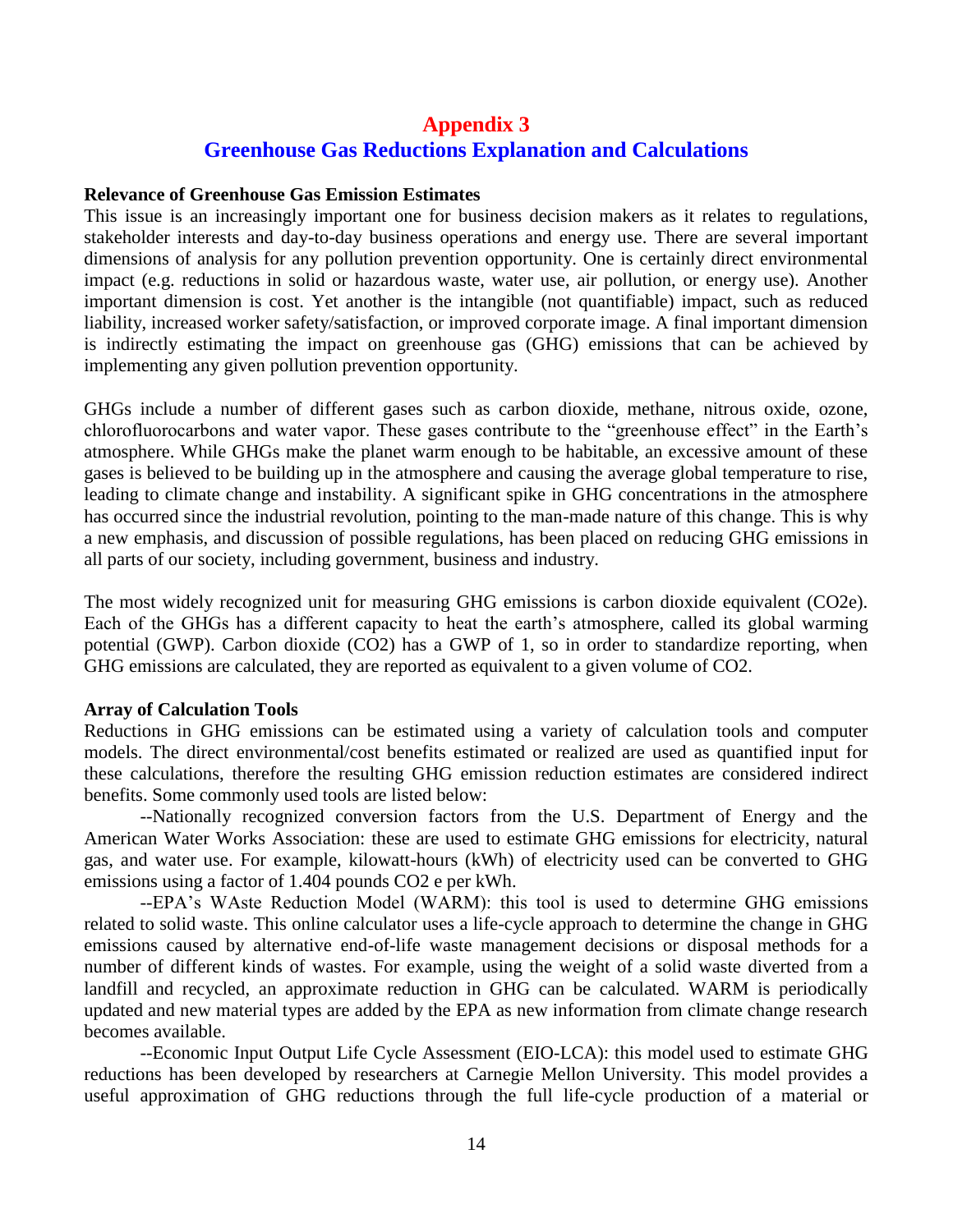chemical, based on the cost savings from reductions in use. For example, if a business reduces its purchase of lights by \$50,000, the EIO-LCA estimates the GHG emissions to produce the lights through the mining, manufacturing, packaging and delivery (to list a few) steps in the process of getting the lights to the end user.

--Recycled Content (ReCon) Tool: EPA created the ReCon Tool to help companies and individuals estimate life-cycle greenhouse gas (GHG) emissions and energy impacts from purchasing and/or manufacturing materials with varying degrees of post-consumer recycled content.

--Pollution Prevention (P2) Greenhouse Gas (GHG) Calculator: designed by U.S. EPA in conjunction with a panel of professionals from the P2 community with state and local governments, business facilities, grantees, and project managers in mind. The tool was reviewed in national webinars and conferences reaching over 600 participants and reworked to be more robust and user friendly. The tool is available in an Excel format and finalized as of November 2011. U.S. EPA will periodically update the tool as new information and data sources become available. It is designed to help calculate GHG emissions reductions in metric tons of carbon dioxide equivalent (MTCO2e) from electricity conservation, green energy, fuel and chemical substitutions, water conservation, and improved materials and process management in the chemical manufacturing sector.

#### **Selecting the Most Appropriate Tool(s):**

When using one of these models to estimate GHG emission reductions for a client, always provide an explanation of which model was used, why it is most relevant for the issue at hand, what assumptions were applied, and the importance of reducing GHG emissions as a business and global sustainability strategy. The EPA P2 GHG Calculator has conversion factors that easily convert reductions in energy use to reductions in GHG emissions. For solid waste (paper) reductions the EPA Waste Reduction Model (WARM) is the most appropriate.

A summary sentence stating the amount of GHG reduction should be included in the report with each recommendation, e.g. "using computer power management software" will save **\$91,993/year and over 1.3 million kWh/year**, which **reduces greenhouse gas emissions by about 1,200 metric tons of CO<sup>2</sup> equivalents/year**. A detailed appendix should also be developed which shows how the GHG emission reductions were calculated. Examples of these appendices for a recommendation resulting in energy reduction and one for a solid waste reduction are provided below.

#### **Example Appendix of Greenhouse Gas Calculations**

#### **Recommendation 1: Use computer power management software to reduce electricity use**

Using EPA P2 GHG Calculator available online at: http://www.p2.org/category/general-resources/p2data-calculators/

*Known Value:* 1.3 million kWh/year saved

## *Calculations:* 1.3 million kWh/year X 2.104 lb CO<sub>2</sub>E/kWh X 1 MTCO<sub>2</sub>E/2,204.6 lb  $\approx$  1,240 MTCO<sub>2</sub>E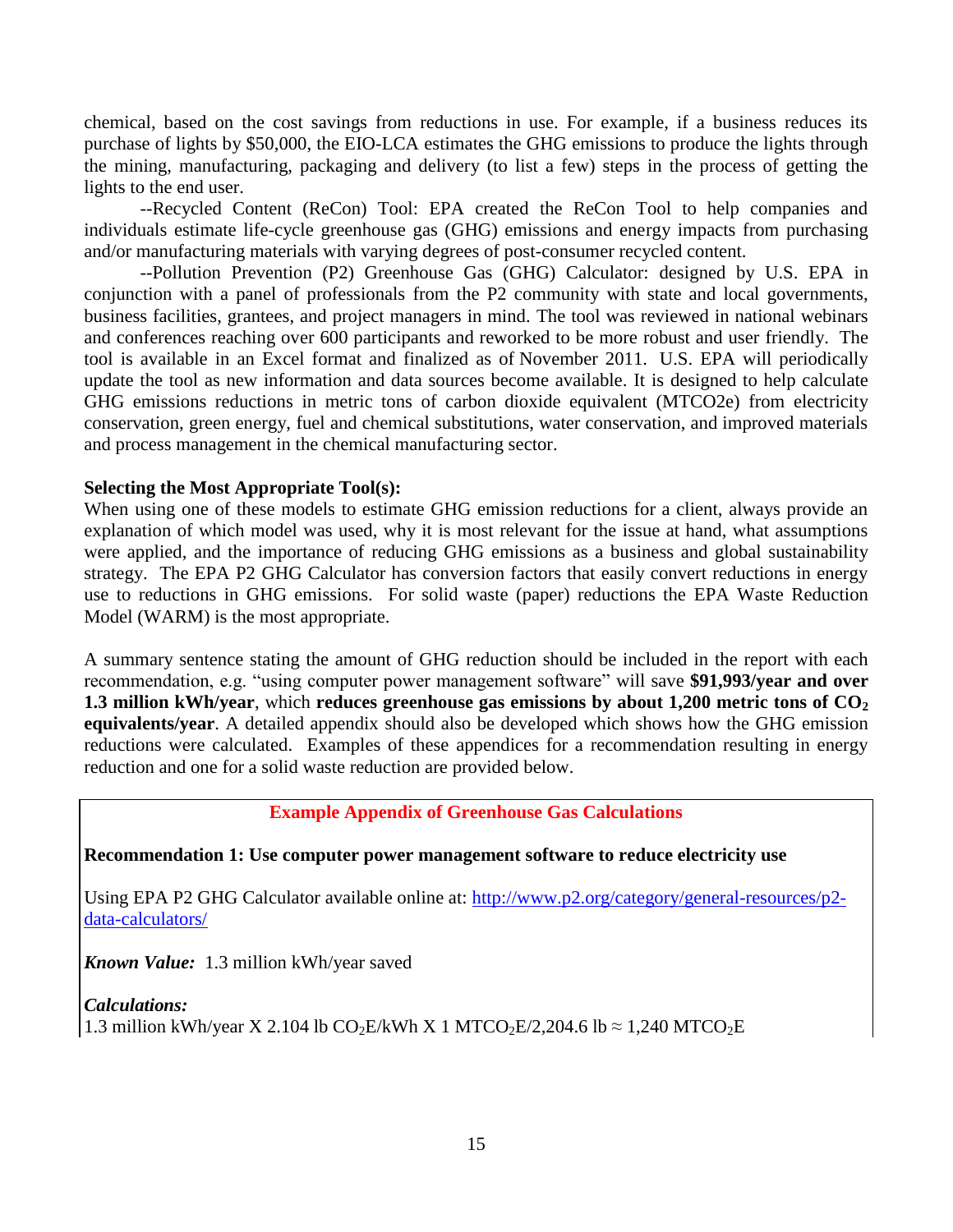*Sources:* 

--U.S. EPA, Clean Energy. "eGRID 2007 Version 1.1." February 2009. Downloadable ZIP file: eGRID20071\_1year05\_aggregation.xls, tab NRL05 and US05.

[\(http://www.epa.gov/cleanenergy/energy-resources/egrid/index.html#download\)](http://www.epa.gov/cleanenergy/energy-resources/egrid/index.html#download)

--US EPA, Downloadable Document: "Unit Conversions, Emissions Factors, and Other Reference Data, 2004." Table I, Page 1.

[\(http://www.epa.gov/climatechange/emissions/downloads/emissionsfactorsbrochure2004.pdf\)](http://www.epa.gov/climatechange/emissions/downloads/emissionsfactorsbrochure2004.pdf)

#### **Recommendation 2: Default to double-sided printing/copying**

Using EPA Waste Reduction Model (WARM) available online at: [http://www.epa.gov/climatechange/waste/calculators/Warm\\_Form.html](http://www.epa.gov/climatechange/waste/calculators/Warm_Form.html)

Given: 6,000 pounds/year (3 tons) office paper eliminated/diverted from landfill

# GHG Emissions Analysis — Summary Report

(Version 12, 2/12)

**Material** 

 $N<sub>0</sub>$ er

Analysis of GHG Emissions from Waste Management

GHG Emissions from Baseline Waste Management Scenario (MTCO2E): |-3

GHG Emissions from Alternative Waste Management Scenario (MTCO2E): -15

Total Change in GHG Emissions: (MTCO2E): 42

|         | <b>Baseline Scenario</b>    |                               |                   |                                                          | <b>Alternative Scenario</b> |                                             |                                    |                               |                   |                                                   |                   |                                                    |
|---------|-----------------------------|-------------------------------|-------------------|----------------------------------------------------------|-----------------------------|---------------------------------------------|------------------------------------|-------------------------------|-------------------|---------------------------------------------------|-------------------|----------------------------------------------------|
| aterial | <b>Tons</b><br>Recycl<br>ed | <b>Tons</b><br>Landfill<br>ed | <b>Tons</b><br>ed | <b>Tons</b><br><b>Combust Compost MTCO2</b><br><b>ed</b> | <b>Total</b><br>Е           | <b>Tons</b><br><b>Source</b><br>Reduc<br>ed | <b>Tons</b><br><b>Recycl</b><br>ed | <b>Tons</b><br>Landfill<br>ed | <b>Tons</b><br>ed | <b>Tons</b><br><b>Combust Compost MTCO2</b><br>ed | <b>Total</b><br>Е | Chang<br>e (Alt<br>Base)<br>MTCO <sub>2</sub><br>E |
| ewspap  | 0                           | 3                             | 0                 | N/A                                                      | -3                          | 3                                           | 0                                  | 0                             | 0                 | N/A                                               | $-15$             | $-12$                                              |

Note: A negative value indicates an emission reduction; a positive value indicates an emission increase.

a) For an explanation of the methodology used to develop emission factors, see EPA report: Greenhouse Gas Emissions from Management of Selected Materials in Municipal Solid Waste (EPA530-R-98-013) — available on the Internet at

<http://www.epa.gov/climatechange/wycd/waste/reports.html> Please note that some of the emission factors used to generate these results do not match those presented in the report due to recent additions and/or revisions.

b) Emissions estimates provided by this model are intended to support voluntary GHG measurement and reporting initiatives.

Total emissions estimates provided by this model may not sum due to independent rounding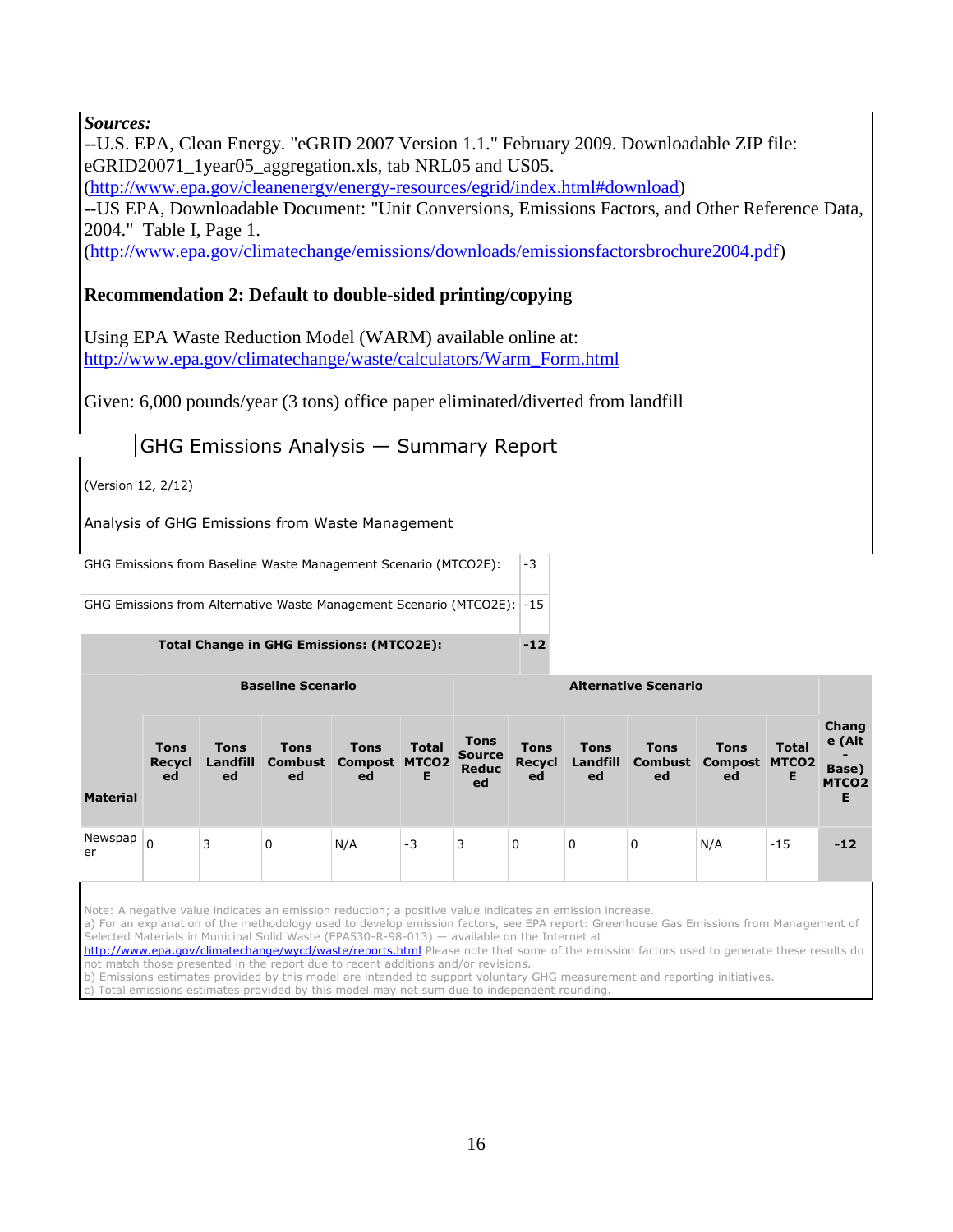# **Tips for Making the Business Case for Change**

#### **Tip # 1: Writing an Executive Summary**

An executive summary is a brief overview of a report designed to give readers a quick preview of its contents. Its purpose is to consolidate the principal points of a document in one place. After reading the summary, your audience should understand the main points you are making and your evidence for those points without having to read every part of your report in full. It is called an executive summary because the audience is usually someone who makes funding, personnel, or policy decisions and needs information quickly and efficiently in order to make decisions and respond appropriately.

#### **Guidelines:**

An executive summary should communicate independently of the report. It should stand on its own as a complete document.

It should explain why you wrote the report, emphasize your conclusions or recommendations, and include only the essential or most significant information to support those conclusions.

Use subtitles, bullets, tables, selective bolding or other types of organizational structure to add clarity to your summary

It should be concise—about 10% of the length of the full report.

It should be organized according to the sequence of information presented in the full report. Don't introduce any new information that is not in your report.

To help with organizing the executive summary, after you have written the full report, find key words; words that enumerate (first, next, finally); words that express causation (therefore, consequently); words that signal essentials (basically, central, leading, principal, major); and contrast (however, similarly, less likely).

Read the completed summary with fresh eyes. Check spelling, grammar, punctuation, details, and content. Ask someone else to read it.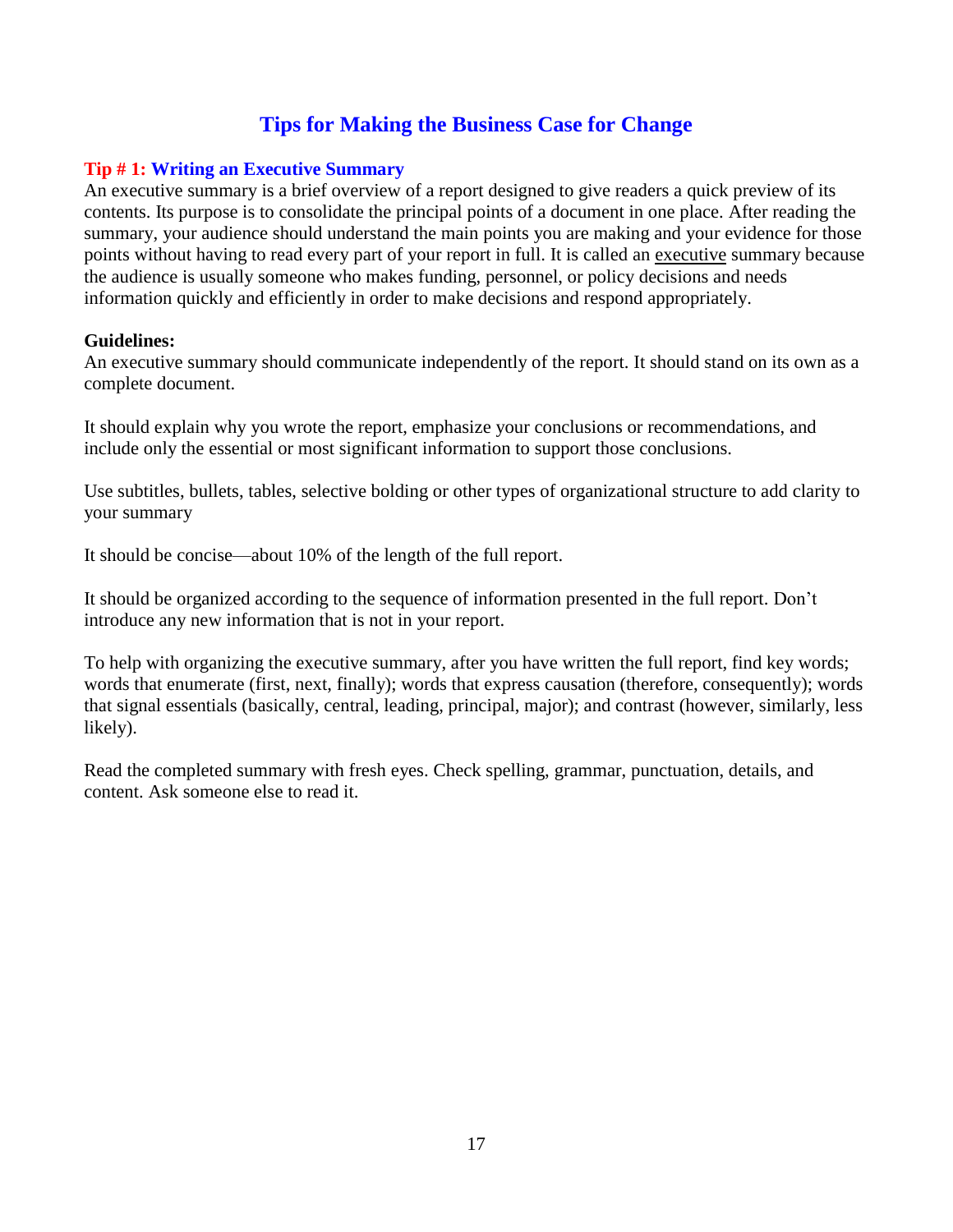# **Tip #2: Technical Writing Tips:**

Use these tips as a **checklist** as you prepare your report.

- **Proof reading.** Write your report, let it sit, then proof read it for grammar, jargon, clarity, multiple meanings, and technical correctness before submittal. Re-read the report from the recipient's point of view. Reading the report aloud may help.
- **Figures and tables.** Refer to each figure and table in the text prior to inserting it. Always place the figure or table in the report soon after you have referred to it. Include a title and number for all figures and tables, capitalizing the title when referring to a specific table or figure, e.g., "All of the wastes generated by the shop are listed in Table 1
- **Transitions.** Provide brief transition sentences between sections of the report and before a bulleted list to explain what the list consists of and how it is organized.
- **Parallel construction.** Use parallel construction in all numbered or bulleted lists. For example, all items should be a complete sentence or none should be; or all items might begin with an active verb, e.g., "use," "change," "remove" or a noun, like this list.
- **Format.** A general format/outline has been suggested, although this may need to be modified to address a client's requests. Generally you should:
	- o Move from generalities to specifics, in each section and across the report as a whole.
	- o Use page numbers.
	- o Keep section headings with the narrative that follows at page breaks.
	- o Rarely split a table across two pages.
- **Abbreviations.** On first use, spell the term out completely, followed by the abbreviation in parentheses. For example, "Volatile Organic Compounds (VOCs) are another waste that could be minimized." Subsequently, just the abbreviation is sufficient unless it is used at the beginning of a sentence. Never start a sentence with an abbreviation or a numeral.

#### **Professional tone.**

- $\circ$  Avoid slang, informal terminology (inexpensive vs. cheap), or imprecise (there, that, it) language.
- o Be careful how you word suggestions. Avoid making recommendations outside of your area and level of expertise in source reduction and waste minimization.
- o Use tact and be positive in your conclusions. Remember a reader likes to be complimented, but can see through phoniness.
- o Be careful to confirm your information if you state it as a fact; or cite your source, e.g., "According to Mr. Jones, Plant Engineer, . ." or state that the information is a potential based on xyz assumptions.

#### **Common errors.**

- o i.e. vs. e.g.: i.e. means "that is" or "in other words," and e.g. means "for example."
- o compliment vs. complement: a compliment is a nice comment, and a complement is a part of a whole
- o how many vs. how much: how many can be counted, and how much is uncountable, e.g., how many bottles of water vs. how much water.
- o policies vs. procedures vs. practices: policies are formal written positions or statements about some issue; procedures are written directives aimed at accomplishing a task or complying with a policy; practices are typically informal steps people take, which may or may not follow written policies and procedures